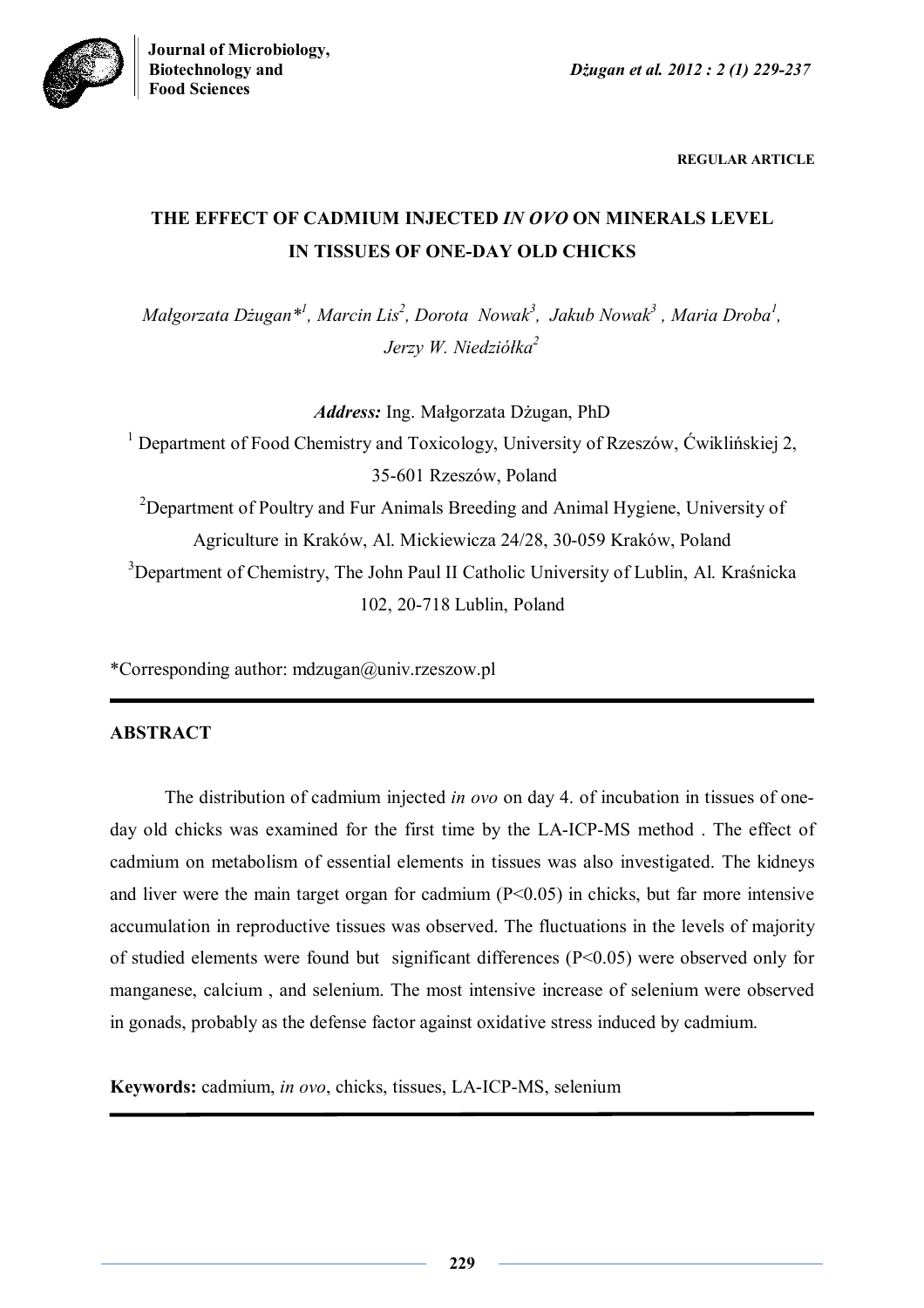## **INTRODUCTION**

Cadmium (Cd) is currently one of the most important toxic metals in occupational and environmental toxicology, due to an increasing industrial use in electroplating, as a pigment and a plastics stabilizer, and in nikiel-Cd batteries (**Culliane** *et al.***, 2009**). The contamination of soil and plant may lead to enhanced dietary Cd. This heavy metal is absorbed in significant quantities from cigarette smoke, and is known to have numerous undesirable effects in both experimental animals and humans, targeting the kidneys, liver and vascular system in particular (**Thompson and Banningan, 2008**). Moreover, the biochemical alterations occur prior to morphological changes in the organs, including the changes in certain enzyme levels in extracellular fluids and mineral homeostasis of organism (**Martelli** *et al.***, 2006; Nordberg, 2010)**.

The adverse effect on fertility as well as early embryo development in a wide variety of animals and human-smokers have been intensively studied. Numerous studies have also investigated the teratogenic effects of Cd in chick embryos using both *in ovo* and shell-less culture experiments (**Thompson and Banningan, 2008**; **Culliane** *et al.***, 2009; Rahaman** *et al.***, 2009; Dżugan et al., 2011).** Although, the presence of carry-over effect of the maternal Cd into avian eggs is still under discussion, the embryo model is commonly used for testing the Cd embryotoxicity (**Rahman** *et al.***, 2009)**.

A number of mechanisms of Cd toxicity have been suggested, including ionic and molecular mimicry, interference with cell adhesion and signaling, oxidative stress, apoptosis and cell cycle disturbances (**Thompson and Banningan, 2008; Czeczot and Skrzycki, 2010**). Moreover, protective effect of some divalent cations, such as zinc, calcium, magnesium, manganese, against cadmium toxicity have been frequently demonstrated (**Bridges and Zalups, 2005**; **Culliane** *et al.***, 2009)**. Similarly, selenium is an non-metallic essential element for human and animals and is believed as the antagonist of cadmium, probably due its protective role in oxidative stress.

Despite the fact that numerous study demonstrated a protective effect of antagonists coadministered with cadmium, data on the cadmium interference in metabolism of essential metals are very limited. Recently, LA-ICP-MS (Laser Ablation Inductively Coupled Plasma Mass Spectrometry) as the most sensitive technique for imaging of metals, metalloids, and non-metals on biological tissues has been proposed (**Becker** *et al***., 2008**). The method is very advantageous due to the relatively low instrumental costs and high sample throughput, high sensitivity, accuracy, and precision of the analytical data. Detection limits of imaging LA-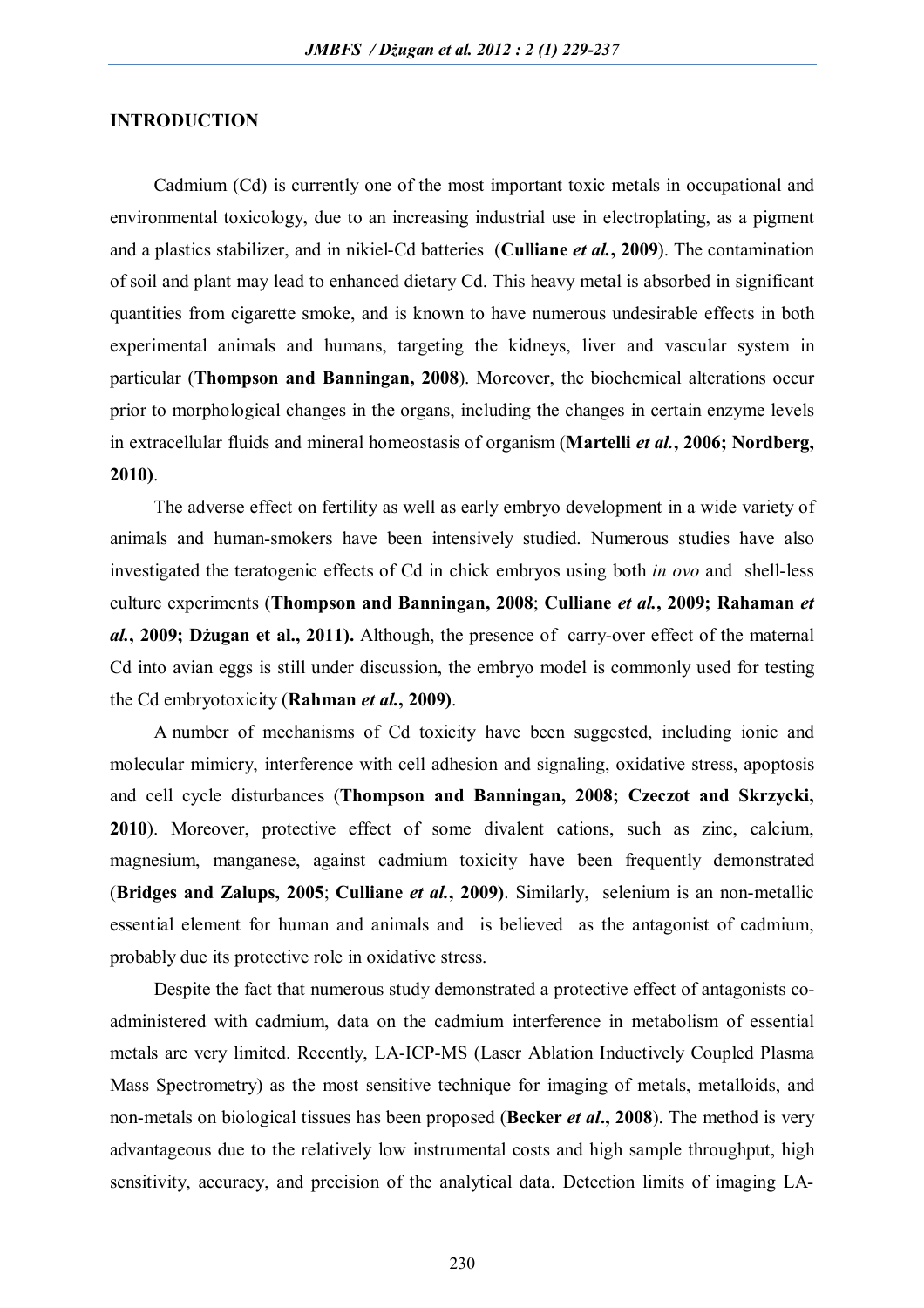ICP-MS were observed at the range  $\mu$ g.g<sup>-1</sup> down to the low ng.g<sup>-1</sup>. The method is very advantageous due to the relatively low instrumental costs and high sample throughput, high sensitivity, accuracy, and precision of the analytical data. LA-ICP-MS can be employed as a sensitive inorganic MS technique for the imaging of essential and toxic metals (such as Cu, Zn, Pb, Th, and U- often at trace concentration level) and also for the mapping of metalloids (Se) and non-metals  $(P, S, C, I)$  in microtome thin tissue sections (optimum at 20  $\mu$ m thickness) of tissues (**Richardson** *et al.***, 2001; Becker** *et al.***, 2008**).

In this study for the first time the distribution of Cd injected *in ovo* in tissues of one-day old chicks and Cd effect on the levels of essential elements were studied using LA-ICP-MS method.

#### **MATERIAL AND METHODS**

## **Chicks**

Hatching broilers' eggs (n=100) with live embryos were injected with cadmium on the 4th day of incubation. The dose of 6  $\mu$ g Cd (as 50  $\mu$ l of CdCl<sub>2</sub> in saline solution) was introduced into egg albumen (n=50, Cd-group), whereas the control eggs (n=50) were injected with saline. The incubation was continued in standard conditions (E1-E18:  $T = 37.8$ °C, RH = 50%; E19-E21:  $T = 37.2 \pm 0.1$  °C, RH = 70%). Eggs were candled on day 8, and 18, of incubation and those with dead embryos were eliminated. Immediately after hatching, chicks were weighed. Tissues (liver, kidney and gonads) were removed (n=5 per group) directly after decapitation. All samples were stored at -80°C until analyses.

#### **Metal examination**

A Laser Ablation Inductively Coupled Plasma Mass Spectrometer (LA-ICP-MS) was used for determination of cadmium in the tissues samples. All samples before measurements were dried in room conditions on glass slides and put into the laser ablation chamber –Super cell (New Wave UP 213 nm). When the laser started ablating the sample, the particles of the sample were swept in a carrier gas (He) and moved towards the plasma of the ICP-MS system (Thermo Fisher Scientific X series2 ICP MS). The ablated material were ionized and analyzed similarly to any liquid sample by ICP MS. For cadmium determination in tissue, the measuring parameters were optimized in the following manner: laser energy 50%**,** repetition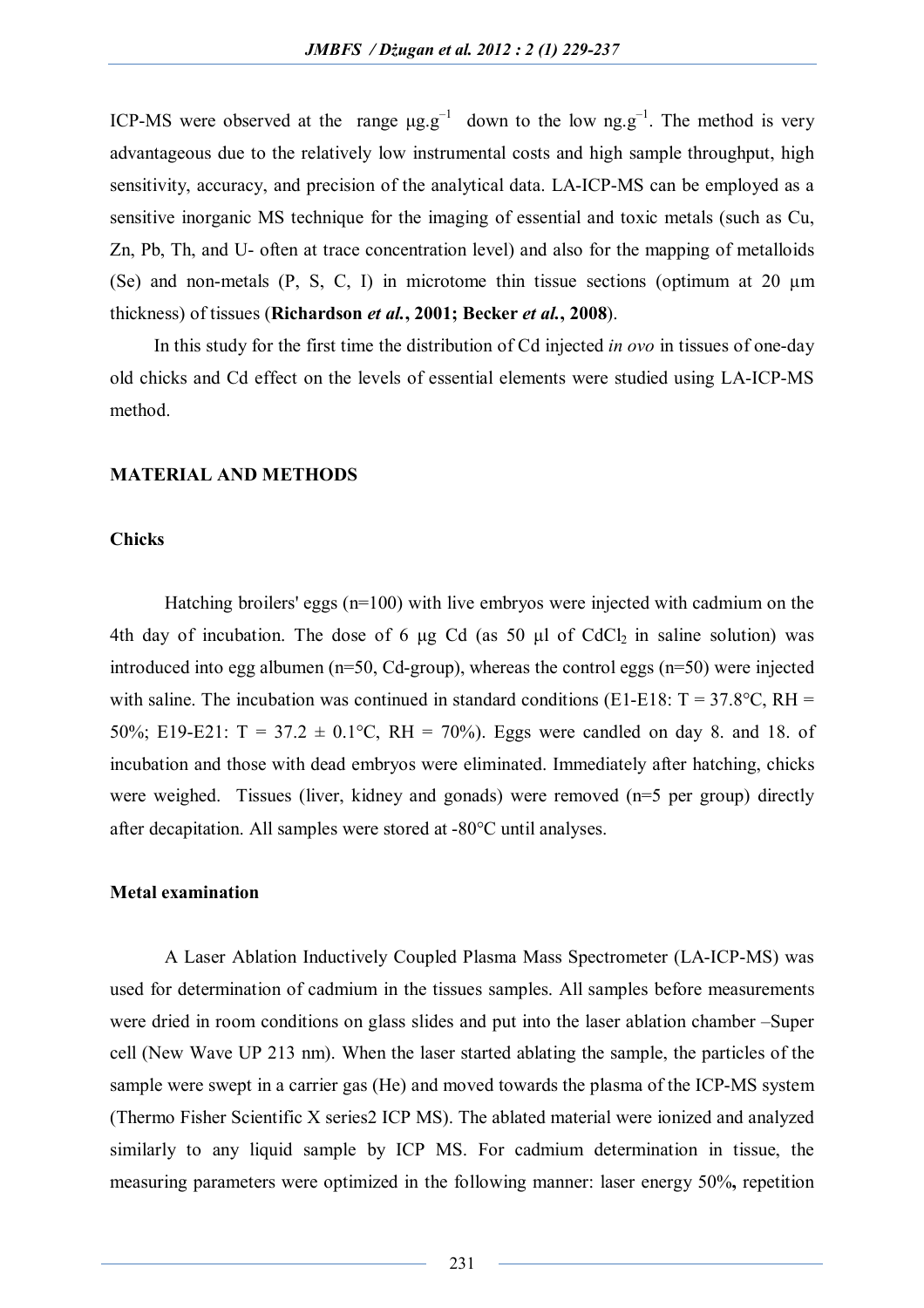rate 20Hz, dwell time 5s and spot size 30 µm. The instrumental response was measured in counts per second (Cps). A measurement was done five times for each sample on different areas of the sample surface.

## **Statistical analysis**

Differences between experimental and control group were assessed using Kruskal-Wallis and Mann-Whitney U-tests (P<0.05). Coefficients of correlation were calculated using Pearson's correlation analysis. All statistical analyses were completed using Statistica 8. (Statsoft 2007).

## **RESULTS AND DISCUSSION**

## **Hatching results**

Hatchability of the chicks after cadmium *in ovo* injection in E4 significantly decreased from 62% in the control group to 40% in the group exposed to 6 µg Cd/egg (Table 1). These results are better than our previous observations (**Dżugan** *et al.,* **2011**), where we obtained (with the same Cd dose) only 45 and 19.5% chicks in control and Cd-injected groups, respectively.

**Table 1** Hatching results after *in ovo* injection of Cd (II) ions on day 4 of incubation (E4)

| Group                          |               | Control        | <b>Experimental</b> |
|--------------------------------|---------------|----------------|---------------------|
| Injected Cd dose [µg/egg]      |               |                |                     |
| Group size (egg number)        | n             | 50             | 50                  |
| Deaths after injection (E4-E7) | $\%$          | $\mathfrak b$  | $28*$               |
| Deaths from E7 to E20          | $\%$          | 22             | $32*$               |
| <b>Hatching</b>                | $\frac{0}{0}$ | 62             | $40*$               |
| Chick weight $[g]$             | $mean \pm SD$ | $42.6 \pm 2.1$ | $43.8 \pm 4.4$      |

\*statistical differences (P<0.05)

In the present study, we observed lower mortality caused by mechanical interference to the egg content, about 16% of embryos to die within 48 h of *in ovo* injection in control group in comparison to 30% mortality noted in previous experiment (**Dzugan** *et al.***, 2011**). It can be assumed that the observed increase in embryo mortality (about 22% vs. control group)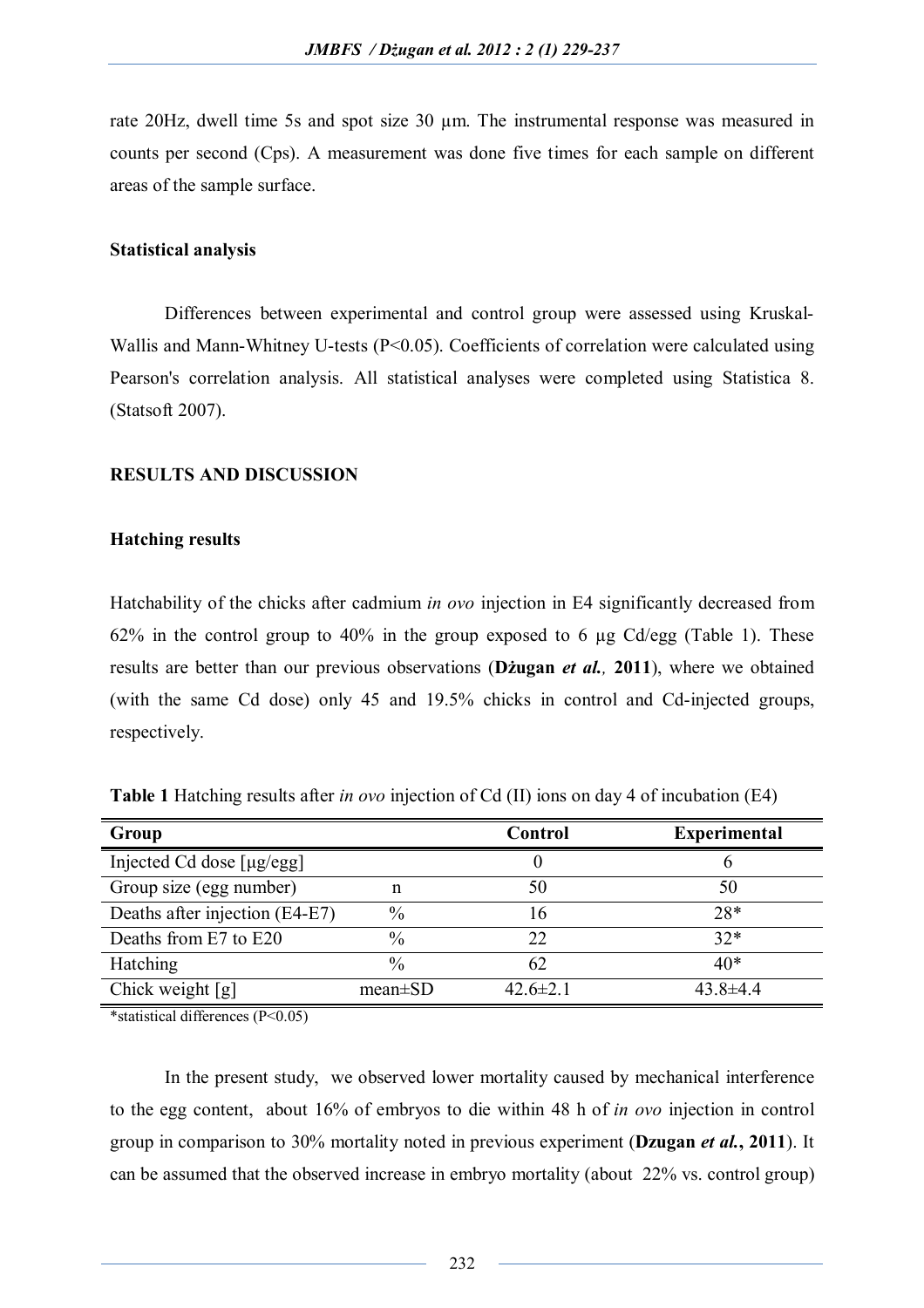is caused by the embryotoxic effect of cadmium (**Thompson and Bannigan, 2008).** During the experiment, *in ovo* administration of cadmium ions had no effect  $(P>0.05)$  on the body weight of hatched chicks.



# **Cadmium distribution**

**Figure 1** LA-ICP-MS examination of metal content in tissues of one-day old chicks exposed to cadmium during embryogenesis: (a) liver, (b) kidneys, (c) testes and (d) ovary. \*Significant differences between Control and Cd groups (P<0.05)

It has been confirmed that cadmium administered *in ovo* was accumulated (P<0.05) in main target organs, i.e. kidneys (fig. 1a) and liver (fig 1b). Moreover, high accumulation in gonads was observed (figs 1c and 1d), but in both tissues great variability coefficient (>100% for Cd group) was noted. However, kidney and liver are recognized as a main Cd storage tissues and are mostly studied, the observation of cadmium accumulation in gonads is rarely conducted. In guinea pigs, during chronic exposure (by i.p. administration) cadmium was accumulated mainly in kidney (46-61%), liver (15-30%), and gonads (15-17%). Moreover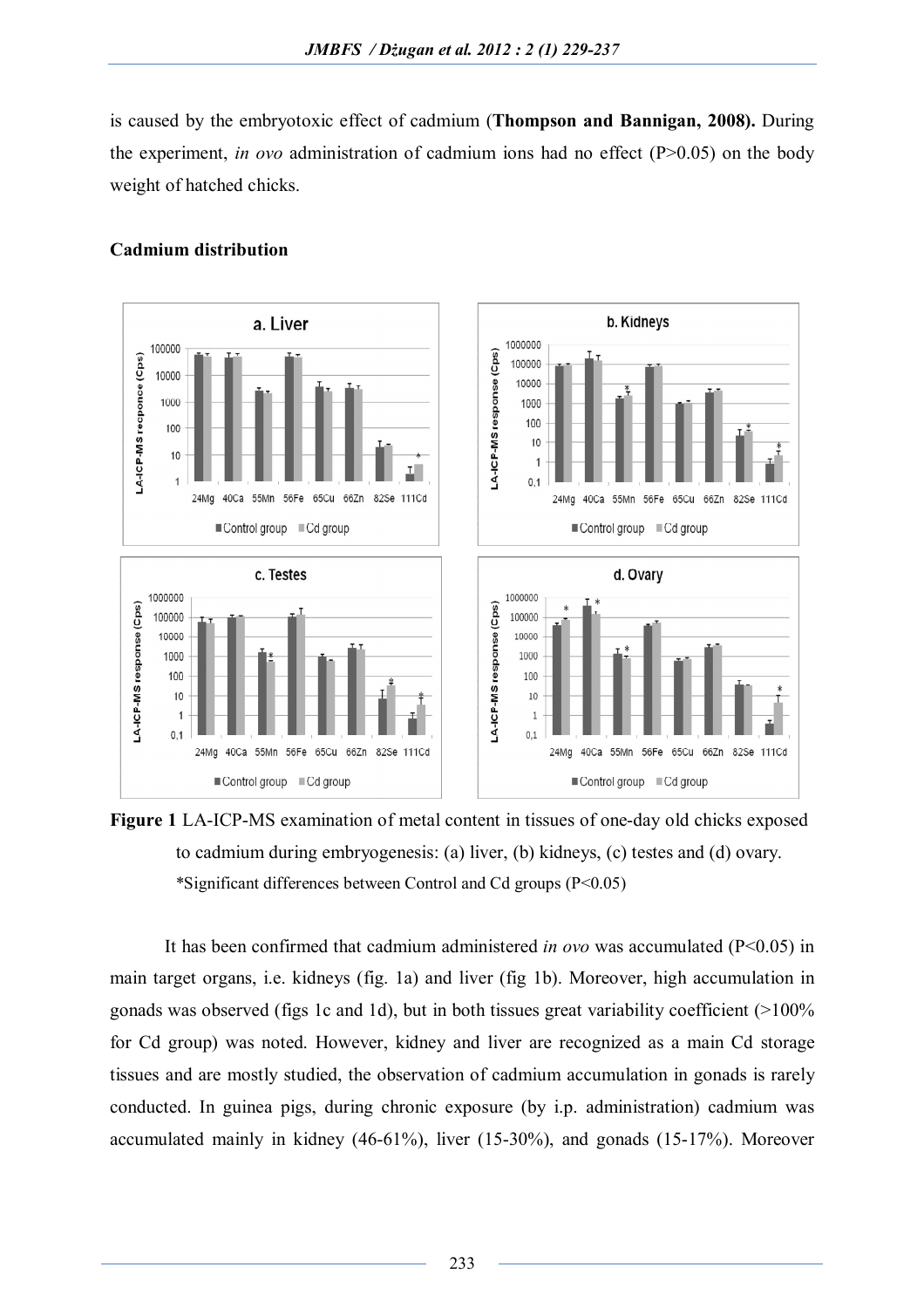higher dynamic of cadmium accumulation with increasing dose in ovaries than in the testes was documented (**Munga** *et al.,* **2010**). Thus, our results are in agreement with these findings.

#### **Metal-metal interactions**

Experimental evidences indicate that Cd may interact with membrane transporters involved in the uptake of Ca, Fe, Zn and Mn through the process of "ionic mimicry" (**Chmielnicka and Sowa, 1996; Bridges and Zulups, 2005; Marteli** *et al.,* **2006).** Thus, the effect of Cd administered *in ovo* on metabolism of these elements was expected. Although, fluctuations in the level of all elements caused by cadmium injected *in ovo* were observed, when compared with control group (Fig. 1a÷d), but significant changes (P<0.05) were found in several cases only. Cd-induced increase of manganese level in kidneys was demonstrated and simultaneous its decrease in the gonads. The adverse effect of cadmium on calcium level was observed in ovary (P<0.05) and in kidneys. Surprisingly, cadmium was no affected the zinc level.

The most significant effect induced by cadmium was observed for selenium. The concentration of this element was enhanced in all examined tissues, and only in the case of liver the change was non-significant. A similar dependence was observed previously in kidney and liver of rats exposed to Cd (**Ognjanović** *et al***., 2008; Toman** *et al.***, 2009**). The authors suggested that increase in cadmium uptake mobilizes the selenium storage in the tissues which can be target organ for cadmium. The mechanism of protection may be connected with induction of synthesis of glutathione peroxidase (GPx). This seleniumdependent enzyme is one of the main protective agents in cell defence against oxidative stress. Thus, replacement selenium load from whole body to gonads may protect sensitive reproductive tissues against cadmium toxicity.

Due to small changes in essential metals level observed, Cd-metal interactions were mostly non-significant (Table 2). The negative correlations between Cd-Mn in liver and testes, whereas positive relation for Se-Cd in kidneys and testes, and for Cd-Cu in ovary were demonstrated.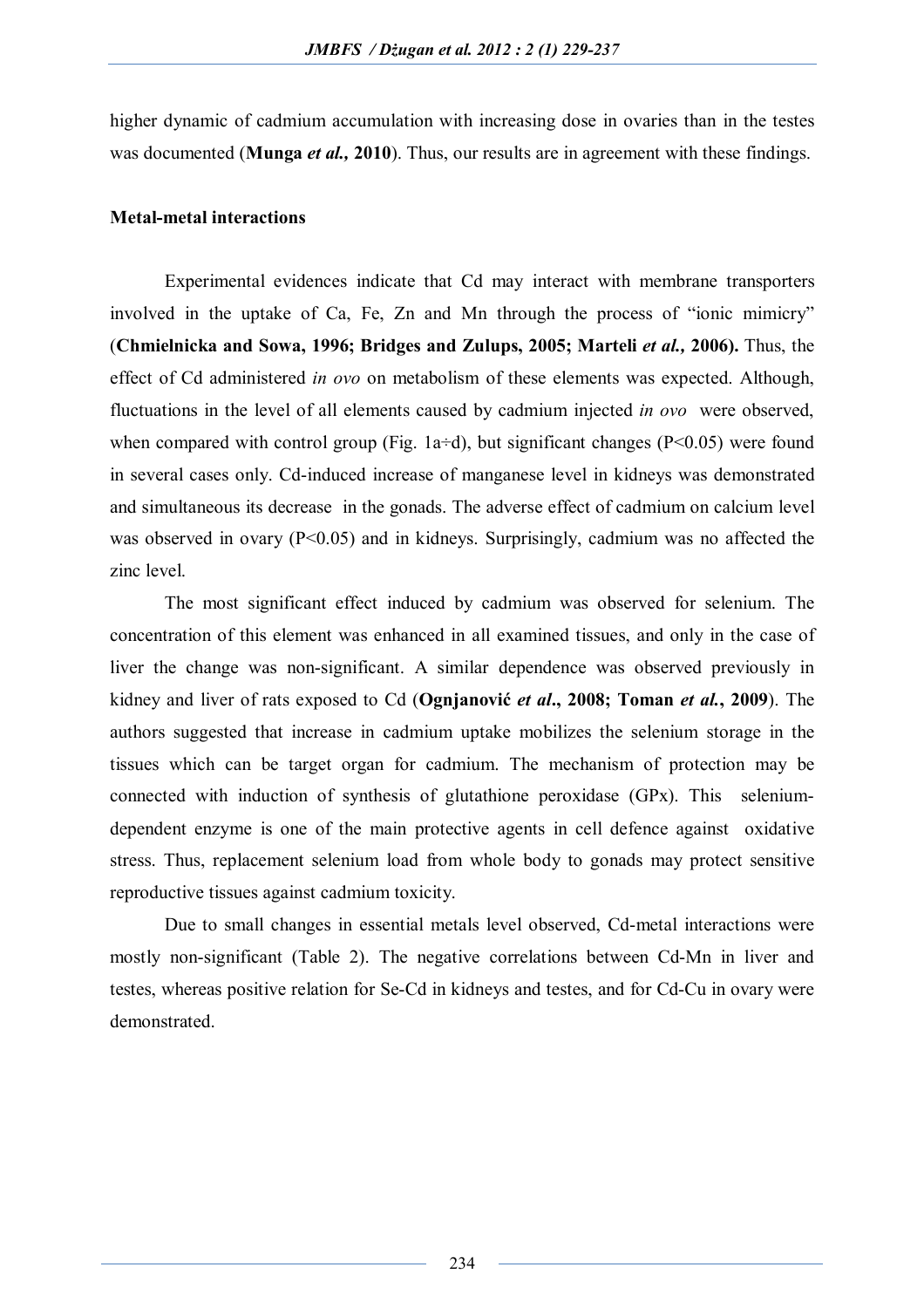|               | Person's coeficient (r) for metals concentrations in tissues of chicks |          |           |          |          |          |          |  |
|---------------|------------------------------------------------------------------------|----------|-----------|----------|----------|----------|----------|--|
| <b>Tissue</b> | $Cd-Mg$                                                                | $Cd$ -Ca | $Cd-Mn$   | Cd-Fe    | Cu-Cd    | $Cd-Zn$  | Cd-Se    |  |
| Liver         | $-0.324$                                                               | 0.265    | $-0.598*$ | $-0.345$ | $-0.350$ | 0.164    | 0.381    |  |
| Kidneys       | 0.450                                                                  | 0.171    | 0.329     | $0.498*$ | 0.082    | 0.354    | $0.429*$ |  |
| Testes        |                                                                        |          |           |          |          |          |          |  |
|               | 0.161                                                                  | 0.061    | $-0.433*$ | $-0.275$ | $-0.368$ | 0.282    | $0.811*$ |  |
| Ovary         | 0.343                                                                  | $-0.353$ | $-0.096$  | 0.271    | $0.606*$ | $-0.070$ | 0.228    |  |

**Table 2** Pearson's correlation for metal-metal concentration in tissues of examined one-day old chicks

## **CONCLUSION**

This is first study of using LA-ICP-MS method to assess the distribution of heavy metals in tissues of chicks exposed *in ovo* to cadmium. It was demonstrated that cadmium administered *in ovo* was accumulated mainly in chicks kidneys and liver, but intensive cadmium uptake in reproductive tissues of both male and female birds were observed.

Moreover it was shown, that LA-ICP-MS is an effective tool for mapping the distribution of administered cadmium dose in tissues of experimentally exposed animals. It provides an attractive alternative for the traditional "wet" methods, especially when numerous samples are analyzed but to fully use it requires quantitative calibration.

**Acknowledgments:** This work was supported by the Ministry of Science and Higher Education grant NN 304 291 140

#### **REFERENCES**

BECKER, J. S. – ZORIY, M. – DRESSLER, VALDERI L. – WU, B. –BECKER, J. Su. 2008. Imaging of metals and metal-containing species in biological tissues and on gels by laser ablation inductively coupled plasma mass spectrometry (LA-ICP-MS): A new analytical strategy for applications in life sciences. In *Pure Appl. Chem*., vol. 80, 2008, no. 12, p. 2643– 2655.

CHMIELNICKA, J. – SOWA, B. 1996. Cadmium interaction with essential metals (Zn, Cu, Fe), metabolism metallothionein, and ceruloplasmin in pregnant rats and fetuses. In *Ecotoxicol. Environ. Saf.,* vol. 35, 1996, 277-281.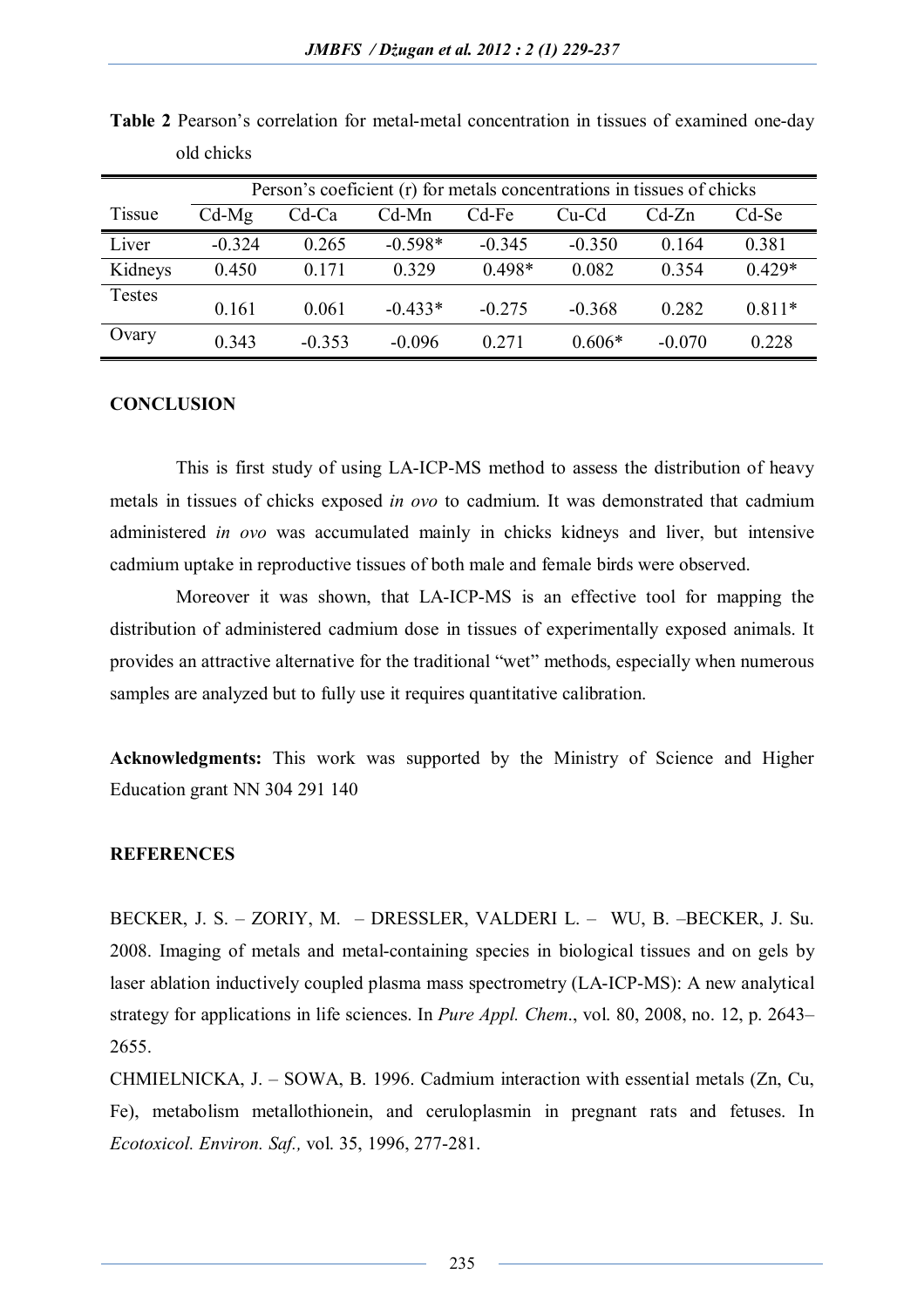CULLINANE, J. – BANNIGAN, J. – THOMPSON, J. 2009. Cadmium teratogenesis in the chick: Period of vulnerability using the early chick culture method and prevention by divalent cations. In *Reprod. Toxicol.*, vol. 28, 2009, p. 335-341.

CZECZOT, H. – SKRZYCKI, M. 2010. Cadmium - element completely unnecessary for the organism. In *Postepy Hig. Med. Dosw.* (in Polish), vol. 64, 2010, p. 38-49.

DŻUGAN, M. – LIS, M. – DROBA, M. – NIEDZIÓŁKA, J.W. 2011. Effect of cadmium injected in ovo on hatching results and plasma hydrolytic enzymes activity in newly hatched chicks. In *Acta Vet. Hung*., vol. 59, 2011, no. 3, p. 337-347.

DŻUGAN, M. - LIS, M.W. - DROBA, M. - NIEDZIÓŁKA, J.W. 2012. Protective effect of zinc on cadmium embryotoxicity and antioxidant status of blood plasma in newly hatched chicks. In J*. Environ. Sci. Health, Part A,* vol. 47, 2012, p. 1-6.

MARTELLI, A. – ROUSSELET, E. – DYCKE, C. – BOURON, A. – MOULIS, J.-M. 2006. Cadmium toxicity in animal cells by interference with essential metals. In *Biochemie*, vol. 88, 2006, p. 1807-1814.

MUNGA, A. – XHAXHIU, D. – LAÇI, D. – DOVA, I. 2010. Cadmium accumulation in the main organs during a chronic exposure. In *Natura Montegrina, Podgorica,*vol. 9, 2010, no. 2, p. 719-730.

NORDBERG, G.F. 2010. Biomarkers of exposure, effects and susceptibility in humans and their application in studies of interactions among metals in China. In *Toxicol. Lett.,* vol. 192, 2010, p. 45–49.

OGNJANOVIĆ, B. I. – MAR KOVIĆ, S. D. – PAVLOVIĆ, S. Z. – ZIKIĆ, R. V. – STAJN TAJN , A. S. – SAICIĆ, Z. S. 2008. Effect of chronic cadmium exposure on antioxidant defense system in some tissues of rats: protective effect of selenium. In *Physiol. Res*., vol. 57, 2008, p. 403-411.

RAHMAN, Md. S. – MOCHIZUKI, M. – MORI, M. 2009. In-ovo cadmium toxicity in developing quail embryo (*Coturnix japonica*): sex-dependent responses to ascorbic acid protection. In *J. Poult. Sci.,* vol. 46, 2009, p. 334-339.

RICHARDSON, C. A. – CHENERY, S. R. N. – COOK, J. M. 2001. Assessing the history of trace metal (Cu, Zn, Pb) contamination in the North Sea through laser ablation—ICP-MS of horse mussel *Modiolus modiolus* shells. In *Mar. Ecol. Prog. Ser*., vol. 211, 2001, p. 157–167*.*

TOMAN, R. – GOLIAN, J. – ŠIŠKA, B. – MASSÁNYI, P. – LUKÁČ, N. – ADAMKOVIČOVÁ, M. 2009. Cadmium and selenium in animal tissues and their interactions after an experimental administartions to rats. In *Slovak J. Anim. Sci.,*vol. 42, 2009, suppl. 1, p. 115-118.